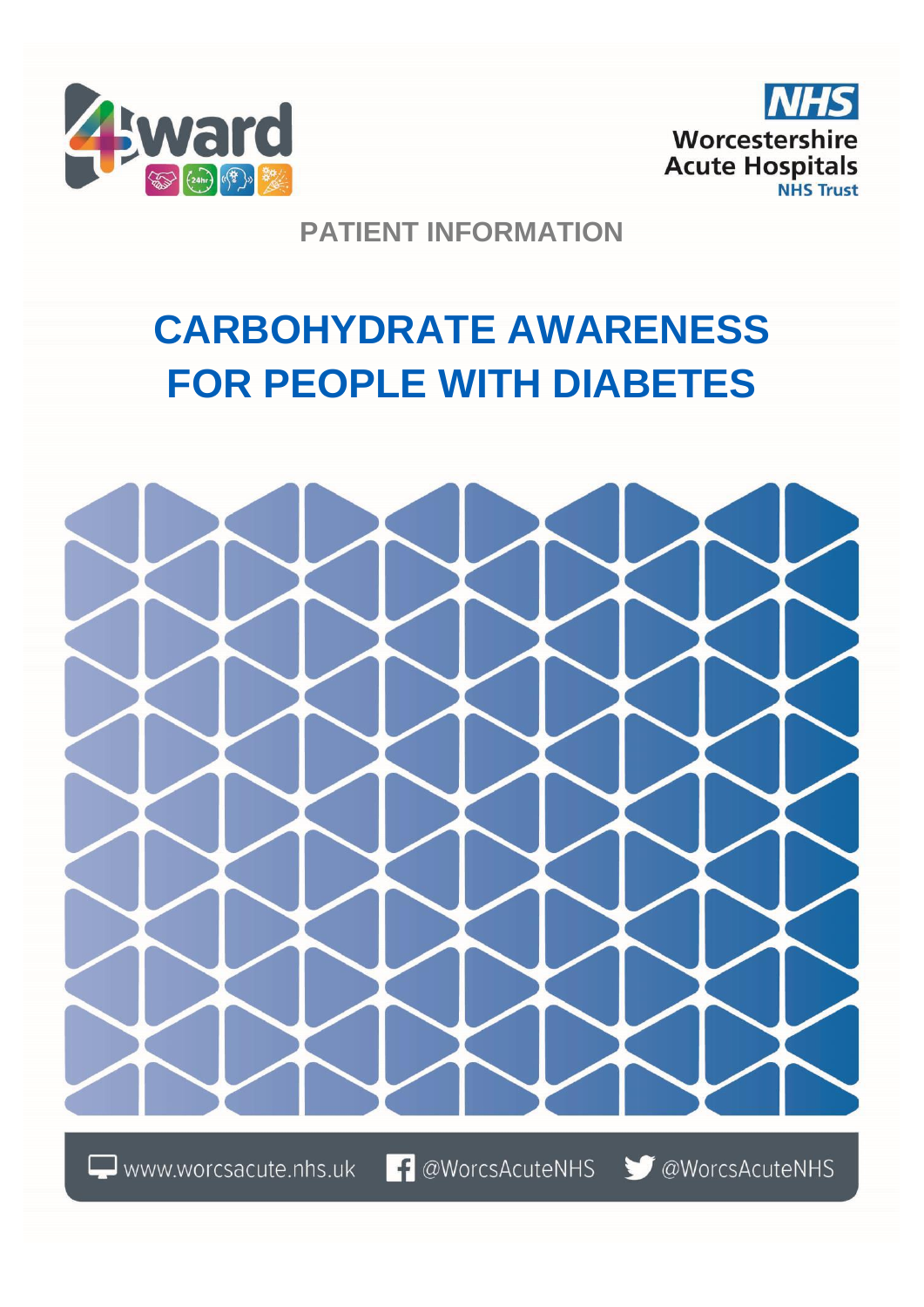# **What is carbohydrate?**

Foods contain a mixture of nutrients including carbohydrate, protein, fat, vitamins and minerals.

All carbohydrate foods are broken down by the body into glucose, where insulin moves it into the cells to be used as fuel to provide energy.

### **Which foods contain carbohydrate?**

Carbohydrate is found in many different foods. We can separate them into the following groups:

| <b>Starchy</b><br><b>Carbohydrates</b> | <b>Added</b><br>sugars | <b>Natural</b><br>sugars | <b>No</b><br>carbohydrates |
|----------------------------------------|------------------------|--------------------------|----------------------------|
| <b>Bread</b>                           | Sugar                  | Fruit                    | <b>Meat</b>                |
| Potatoes                               | Fizzy drinks           | <b>Fruit juice</b>       | Fish                       |
| <b>Rice</b>                            | <b>Sweets</b>          | <b>Milk</b>              | Seafood                    |
| Pasta                                  | <b>Biscuits</b>        | Yoghurt                  | Butter, spreads            |
| <b>Noodles</b>                         | Cake                   | Honey                    | Oils                       |
| <b>Breakfast cereals</b>               | Chocolate              |                          | <b>Nuts</b>                |
| Foods containing<br>flour*             | Jam                    |                          | Mayonnaise,<br>Cream       |
| Chapatti                               | Ice cream              |                          | <b>Cheese</b>              |
| Naan                                   |                        |                          | Eggs                       |

\*Be aware that foods in batter, breadcrumbs or pastry are made with flour and therefore will contain carbohydrate.

If you eat a large amount of beans, pulses or starchy vegetables then these will affect your blood glucose levels. Ask your dietitian if you want more information.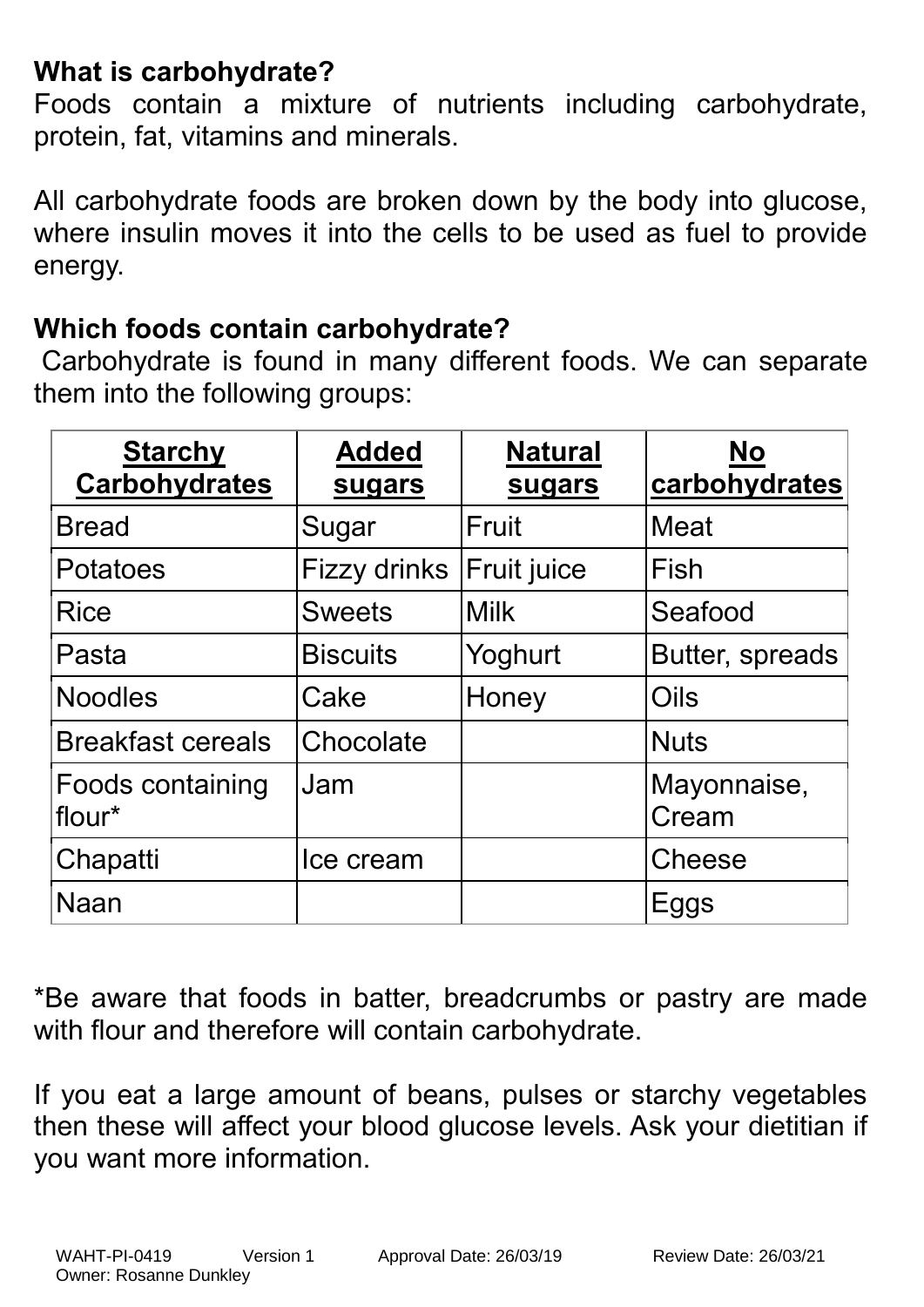# **How do carbohydrates affect my blood glucose levels?**

All carbohydrates, whether starchy or from sugars, break down into glucose and raise your blood glucose levels. Therefore if you eat a lot of carbohydrates at a meal then your blood glucose levels may rise too high (hyperglycaemia). If you take certain diabetes medications and eat very little carbohydrate then your blood glucose levels may drop too low (hypoglycaemia).

#### As a general rule:

10g of carbohydrate will raise blood glucose levels by 2-3 mmol/l.

# **How much carbohydrate should I eat?**

130g of carbohydrate daily is often quoted as the minimum amount we need but the body can adapt to less.

The Reference Intake for adults is 260g of carbohydrate daily.

The amount to aim for is variable depending on your activity levels, weight, dietary habits and tolerance.

Between 130g and 260g is generally a good amount of carbohydrate to have each day if you have Type 2 diabetes, although some people prefer to have less than this.

Reducing your carbohydrate intake may help you reduce your diabetes medication and weight as well as help control your blood glucose levels.

### **What do I look for on food labels?**

When looking at food labels, always look at the amount of *total carbohydrate* in the food or drink and not just the amount of sugars. Remember, all carbohydrate in your food or drink will break down to glucose and affect your blood glucose levels.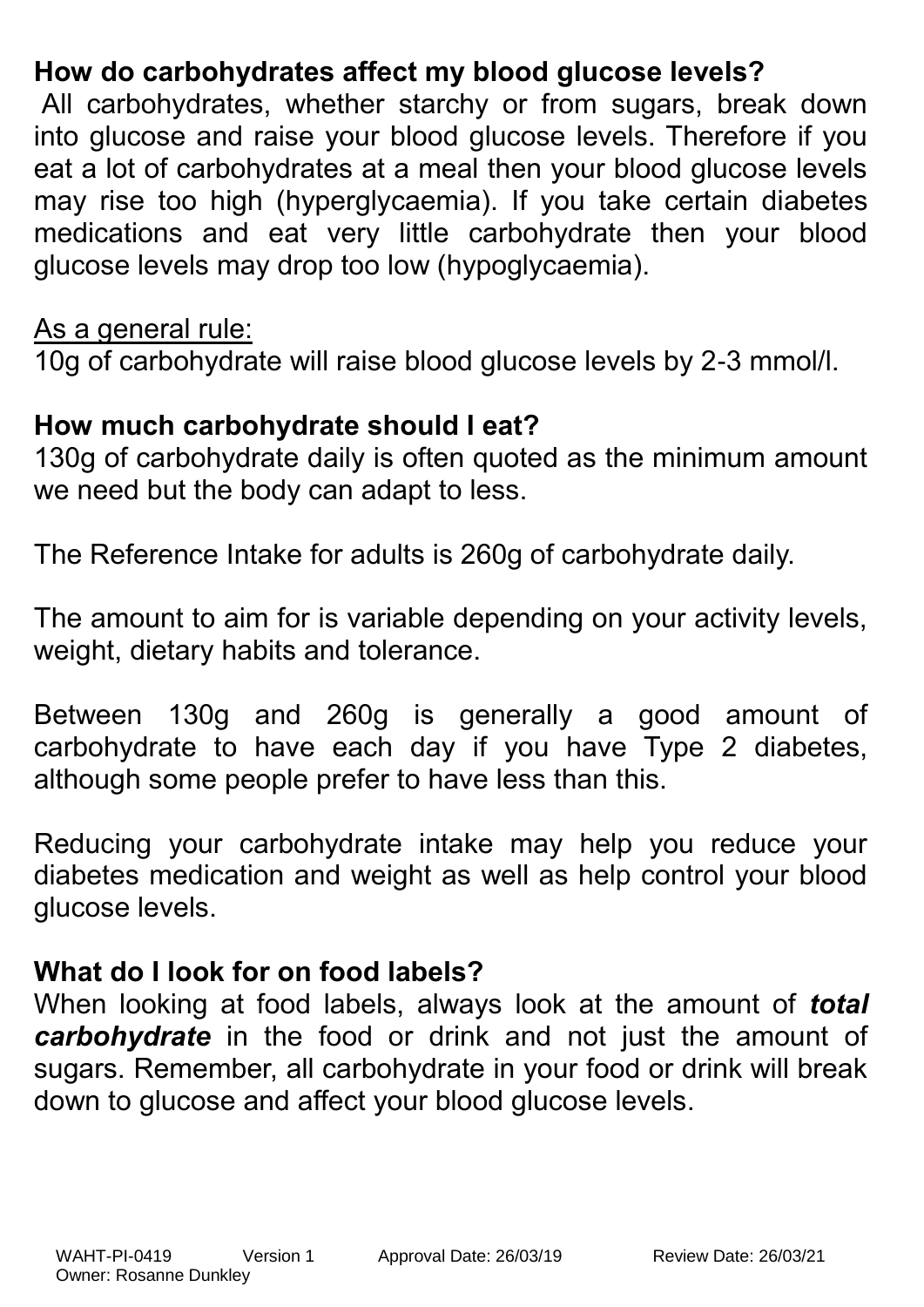For example, the food label below shows that there is 20g of carbohydrate per slice of bread. However, if you consume two slices that would be 40g (i.e. 2 x 20)

| <b>Typical values</b> | contains | 100g Each slice (typically<br>44g) contains | %<br>$R1*$ | RI* for an<br>average adult |
|-----------------------|----------|---------------------------------------------|------------|-----------------------------|
| Energy                | 985kJ    | 435kJ                                       |            | 8400kJ                      |
|                       | 235kcal  | 105kcal                                     | 5%         | 2000kcal                    |
| Fat                   | 1.5q     | 0.7q                                        | 1%         | 70q                         |
| of which saturates    | 0.3q     | 0.1q                                        | 1%         | 20q                         |
| Carbohydrate          | 45.5q    | 20.0q                                       |            |                             |
| of which sugars       | 3.8q     | 1.7g                                        | 2%         | 90q                         |
| Fibre                 | 2.8q     | 1.2g                                        |            |                             |
| Protein               | 7.7q     | 3.4q                                        |            |                             |
| Salt                  | 1.0q     | 0.4q                                        | 7%         | 6g                          |

# **What is carbohydrate awareness?**

All people with diabetes should be aware of carbohydrate foods and how this should be balanced with their medication.

## Tablets, once daily or mixed insulin

If your diabetes is managed with tablets or if you are taking once daily or mixed insulin then it is beneficial to eat consistent amounts of carbohydrate throughout the day.

For example if you consume the following foods your blood glucose levels would be more stable as your carbohydrate intake is consistent.

Breakfast: 2 x wheat biscuits= 30g  $100$ mls milk  $= 5a$ 35g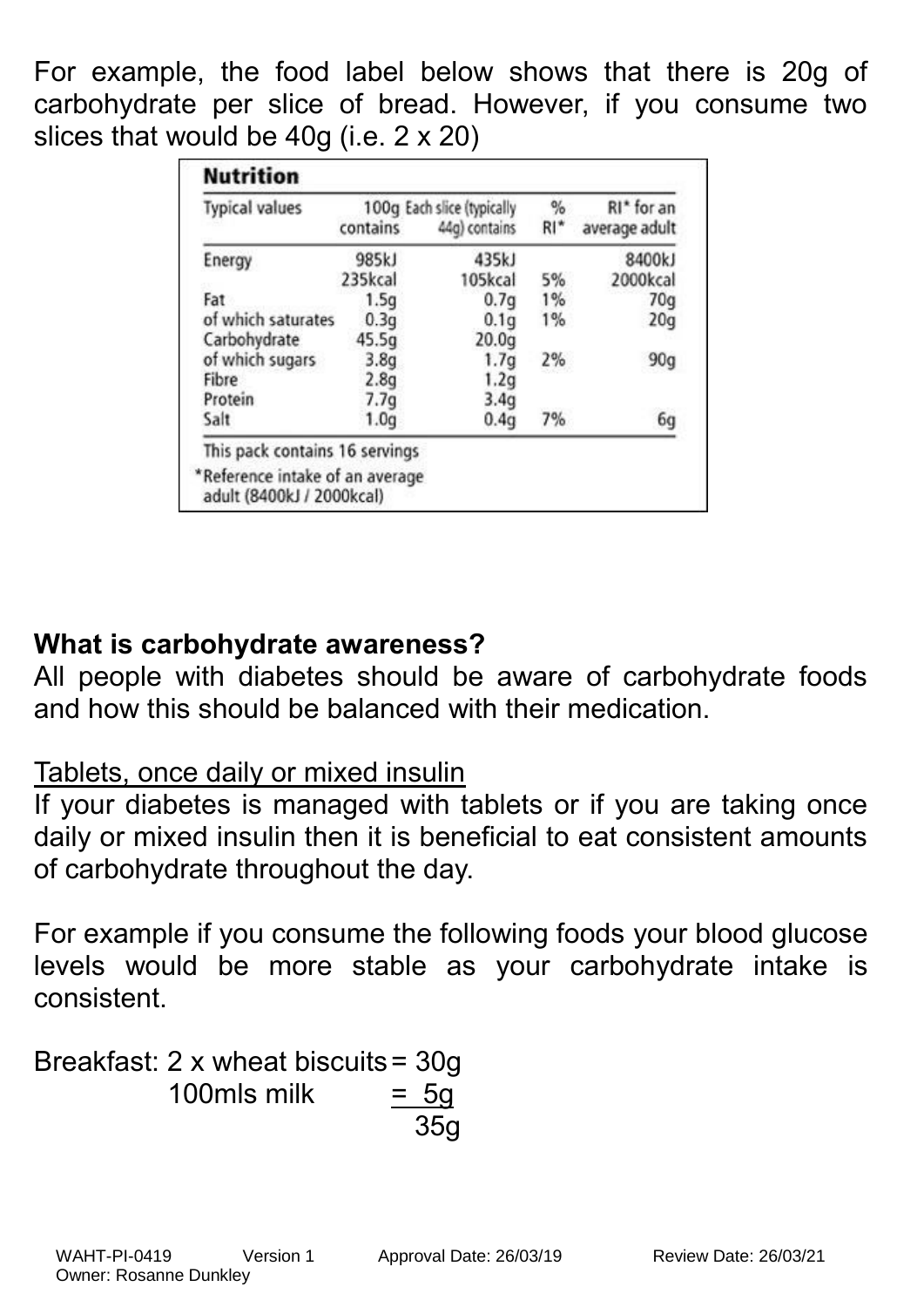| Lunch: | Ham sandwich (2 medium slices bread) = $30g$<br>1 x diet yoghurt | $= 10g$<br>40 <sub>q</sub>             |
|--------|------------------------------------------------------------------|----------------------------------------|
|        | Evening meal: Steak<br>4 medium new potatoes<br>Salad            | $=$ 0g<br>$= 40g$<br>$=$ 0g<br>$= 40a$ |

However if you decided to eat a large serving of chips for evening meal instead of the new potatoes then your carbohydrate intake could be 70-80g at that meal. This means your blood glucose will rise more after evening meal, compared to the rest of the day.

### Basal Bolus Insulin Regimen

If you are on a basal bolus insulin regimen then you can adjust your quick acting insulin according to your carbohydrate intake.

Carbohydrate counting is identifying and counting the amount of carbohydrate that you eat to help you calculate your insulin dose and control your blood glucose.

This approach gives more flexibility around the amount and timing of food eaten.

## **Can I get more information on carbohydrate amounts?**

Books and phone apps of carbohydrate content are available from: www.diabetes.org.uk or www.carbsandcals.com

# **Should I still eat a healthy diet?**

Eating a healthy low fat, low sugar, high fibre diet is still beneficial for long term health. However it is the carbohydrate in your food that directly affects your blood glucose level.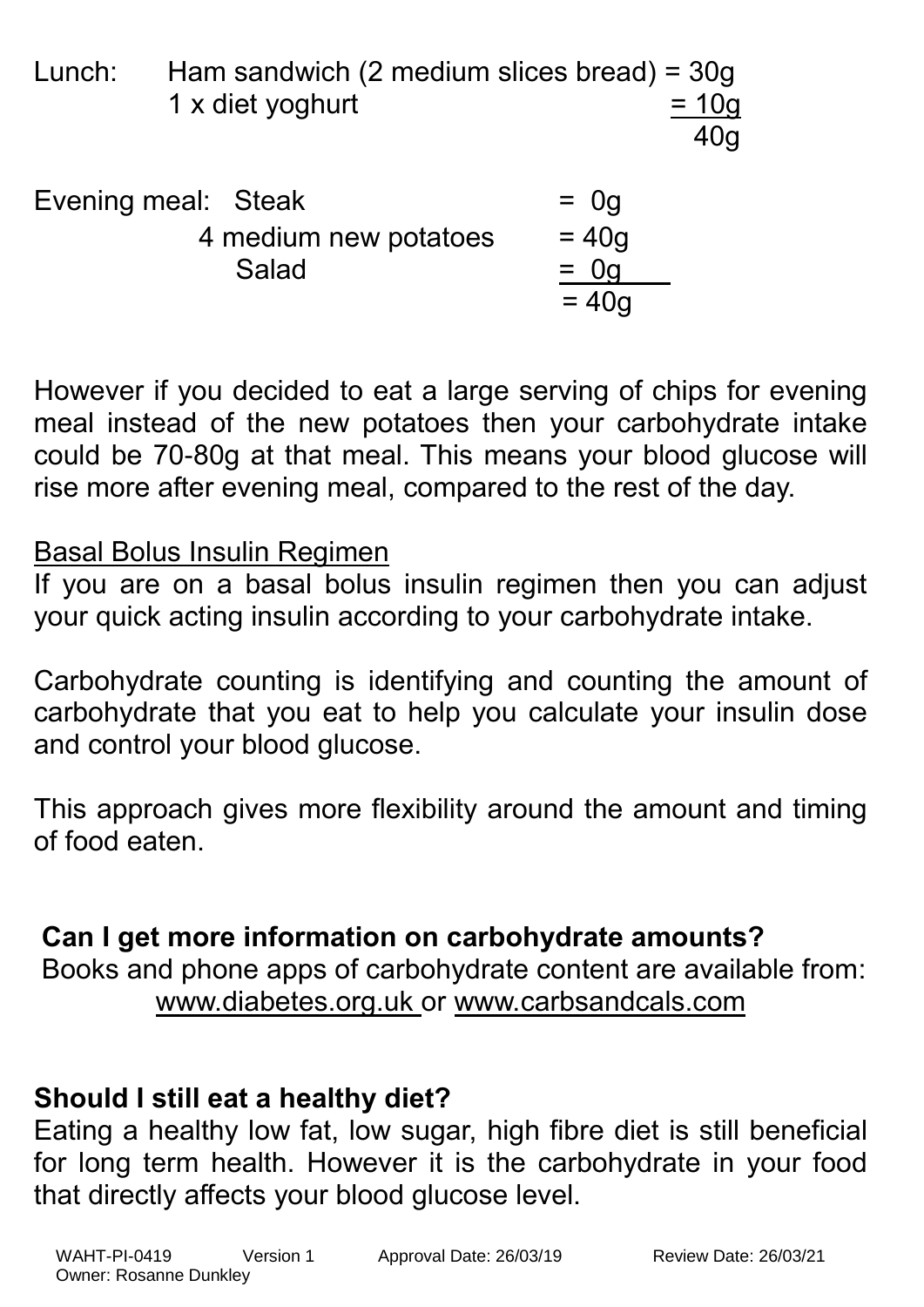# **Amounts of carbohydrate in foods**

The following list should give you a rough idea of how much carbohydrate there is in some foods:

| Carbohydrate food                                                                            | <b>Amount of carbohydrate</b> |
|----------------------------------------------------------------------------------------------|-------------------------------|
| <b>Bread &amp; starchy foods</b>                                                             |                               |
| 1 slice medium thickness bread                                                               | 15g                           |
| 1 medium bread roll                                                                          | 25g                           |
| 1 pitta bread / wrap                                                                         | 40g                           |
| 1 cup (100g) cooked pasta                                                                    | 30 <sub>g</sub>               |
| 2/3rd cup (100g) cooked rice                                                                 | 30 <sub>g</sub>               |
| 1 medium (180g) jacket potato (oven baked)                                                   | 55g                           |
| 1 medium portion (180g) boiled potatoes                                                      | 30 <sub>g</sub>               |
| <b>Breakfast cereals</b>                                                                     |                               |
| 1 medium bowl branflakes (45g)                                                               | 35g                           |
| 1 medium bowl porridge with milk (220g)                                                      | 30 <sub>g</sub>               |
| 1 shredded wheat or wheat biscuit                                                            | 15g                           |
| <b>Dairy foods</b>                                                                           |                               |
| $200ml$ (1/3 pint) milk                                                                      | 10 <sub>g</sub>               |
| 1 diet/light yoghurt                                                                         | $10 - 15g$                    |
| <b>Fruit &amp; vegetables</b>                                                                |                               |
| 1 apple                                                                                      | 15g                           |
| 1 medium banana                                                                              | 20 <sub>g</sub>               |
| 2 tablespoons raisins                                                                        | 15g                           |
| 150ml fruit juice                                                                            | <b>15g</b>                    |
| <i><b>Biscuits and cakes</b></i>                                                             |                               |
| 1 digestive biscuit                                                                          | 10 <sub>g</sub>               |
| 1 scone or teacake                                                                           | 30 <sub>q</sub>               |
| 1 American muffin                                                                            | 45g                           |
| 1 Mars bar $(65g)$                                                                           | 45g                           |
| 1 Cornetto/ magnum                                                                           | 30 <sub>g</sub>               |
| Crisps (30g packet)                                                                          | 15g                           |
| <b>WAHT-PI-0419</b><br>Version 1<br>Approval Date: 26/03/19<br><b>Owner: Rosanne Dunkley</b> | Review Date: 26/03/21         |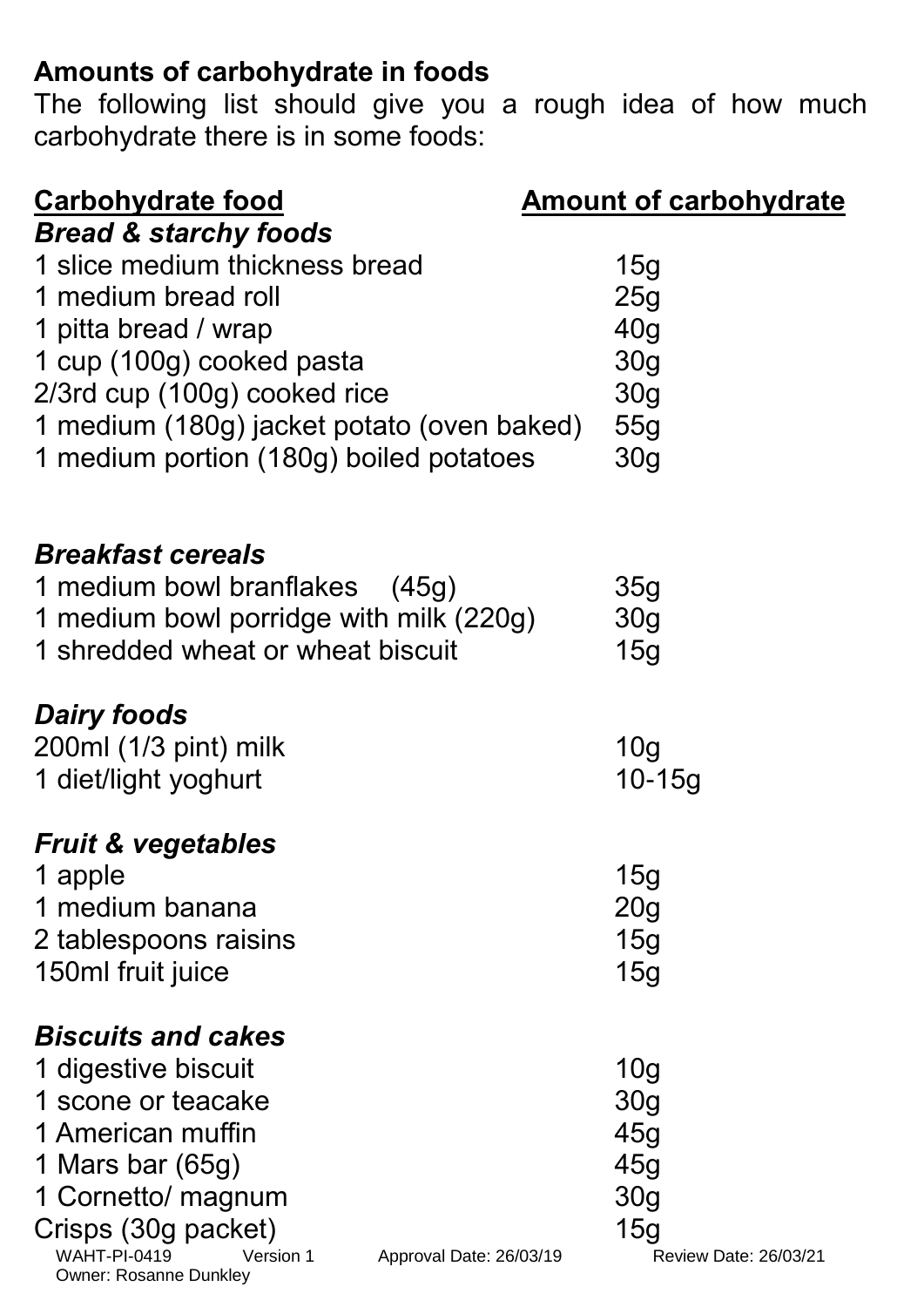# **What is the Glycaemic Index?**

The Glycaemic Index (GI) is a ranking of carbohydrate foods based on how quickly they raise blood glucose levels. High GI foods will raise glucose levels very quickly, and low GI foods will raise glucose levels more slowly. If you have diabetes, it has been shown that by choosing more healthy low GI foods you may be able to reduce your HbA1c by 5mmol/mol.

Lower GI foods include fruit and vegetables, nuts, seeds, porridge, muesli, bran-based cereals, multigrain or granary bread, pasta, new potatoes in their skins, sweet potatoes, basmati, long grain or brown rice.

However remember that the *amount* of carbohydrate you consume will have more impact on your blood glucose than changing the GI of your foods.

# **Managing Hypoglycaemia**

If you are on diet alone or taking metformin tablets you should not experience hypoglycaemia.

If you take insulin or Sulphonylurea tablets you may have a hypo if you do not have enough carbohydrate to match your regimen. If you choose to reduce your carbohydrate you will also need to reduce your insulin or tablets. Your diabetes team can advise you about this.

If you experience blood glucose lower than 4 mmol/l you must treat it immediately with 15-20g of rapid acting carbohydrate eg. 200ml orange juice or 3-4 jelly babies.

After 10-15 minutes retest your blood glucose and repeat the treatment with rapid acting carbohydrate if your blood glucose is still below 4mmol/l. Once above 4mmol/l you may need a longer acting carbohydrate snack such as a piece of fruit or a biscuit.